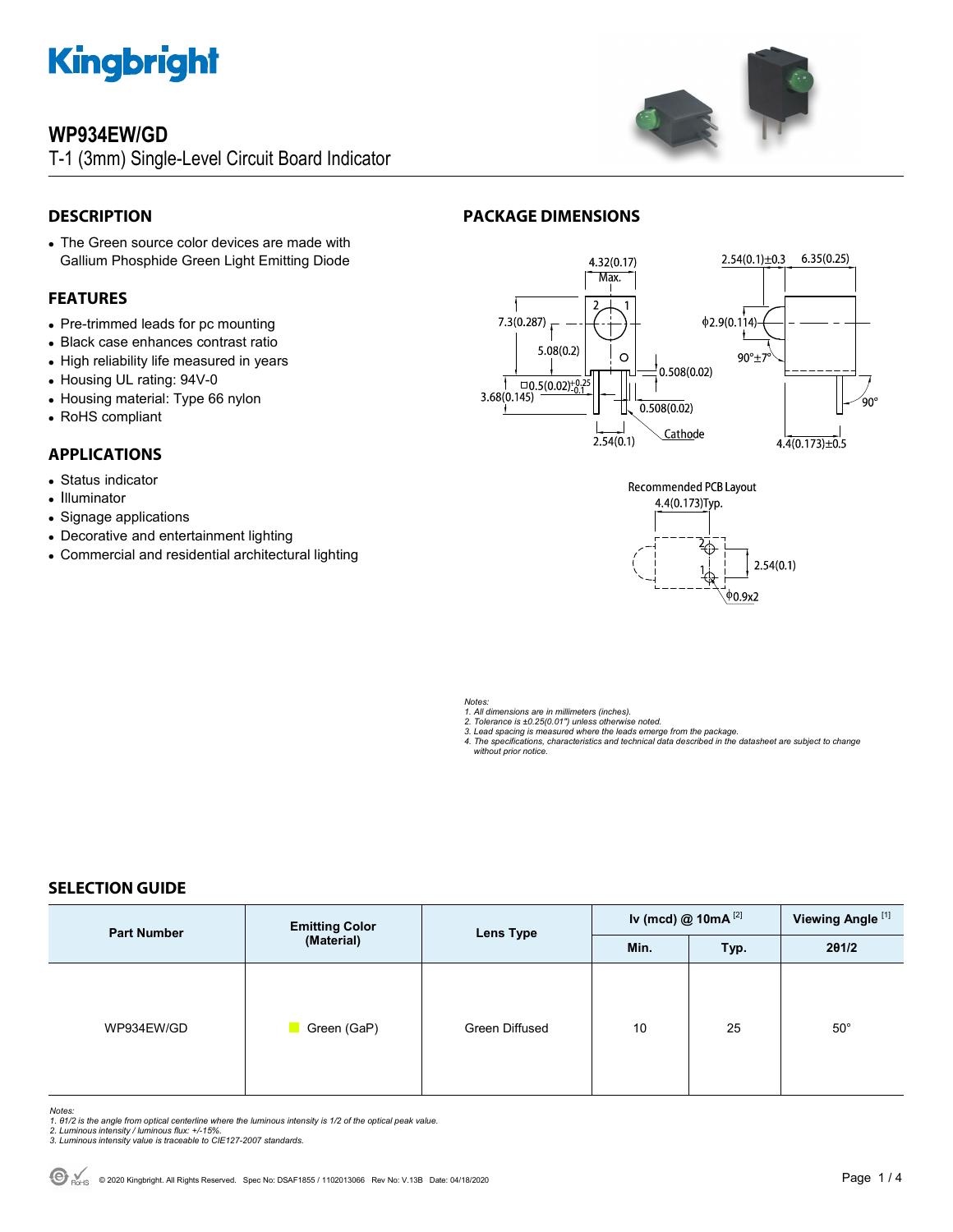# **Kingbright**

#### **ELECTRICAL / OPTICAL CHARACTERISTICS at T<sub>A</sub>=25°C**

| <b>Parameter</b>                                                                              |                            |       | Value                                 |                          | <b>Unit</b>           |
|-----------------------------------------------------------------------------------------------|----------------------------|-------|---------------------------------------|--------------------------|-----------------------|
|                                                                                               | Symbol                     |       | <b>Emitting Color</b><br>Max.<br>Typ. |                          |                       |
| Wavelength at Peak Emission $I_F = 10mA$                                                      | $\lambda_{\rm peak}$       | Green | 565                                   | $\overline{\phantom{a}}$ | nm                    |
| Dominant Wavelength $I_F = 10mA$                                                              | $\lambda_{\text{dom}}$ [1] | Green | 568                                   | $\overline{\phantom{a}}$ | nm                    |
| Spectral Bandwidth at 50% $\Phi$ REL MAX<br>$I_F = 10mA$                                      | Δλ                         | Green | 30                                    | $\overline{\phantom{a}}$ | nm                    |
| Capacitance                                                                                   | C                          | Green | 15                                    | $\overline{a}$           | pF                    |
| Forward Voltage $I_F$ = 10mA                                                                  | $V_F$ <sup>[2]</sup>       | Green | $\overline{c}$                        | 2.4                      | v                     |
| Reverse Current ( $V_R$ = 5V)                                                                 | $I_{R}$                    | Green | $\overline{\phantom{a}}$              | 10                       | μA                    |
| Temperature Coefficient of $\lambda_{peak}$<br>$I_F$ = 10mA, -10°C $\le T \le 85$ °C          | $TC_{\lambda peak}$        | Green | 0.1                                   | $\overline{\phantom{a}}$ | $nm$ <sup>o</sup> $C$ |
| Temperature Coefficient of $\lambda_{\text{dom}}$<br>$I_F$ = 10mA, -10°C $\leq$ T $\leq$ 85°C | $TC_{\lambda dom}$         | Green | 0.06                                  | $\overline{a}$           | $nm$ <sup>o</sup> $C$ |
| Temperature Coefficient of $V_F$<br>$I_F$ = 10mA, -10°C $\leq T \leq 85$ °C                   | $TC_V$                     | Green | $-2$                                  | $\overline{\phantom{a}}$ | $mV$ °C               |

*Notes:* 

1. The dominant wavelength (λd) above is the setup value of the sorting machine. (Tolerance λd : ±1nm. )<br>2. Forward voltage: ±0.1V.<br>3. Wavelength value is traceable to CIE127-2007 standards.<br>4. Excess driving current and

| <b>Parameter</b>                             | Symbol                       | <b>Value</b>        | <b>Unit</b> |  |
|----------------------------------------------|------------------------------|---------------------|-------------|--|
| Power Dissipation                            | $P_D$                        | 62.5                | mW          |  |
| Reverse Voltage                              | $V_R$                        | 5                   | $\vee$      |  |
| Junction Temperature                         | $T_j$                        | 110                 | $^{\circ}C$ |  |
| <b>Operating Temperature</b>                 | $T_{op}$                     | $-40$ to $+85$      | $^{\circ}C$ |  |
| Storage Temperature                          | $T_{\text{stg}}$             | $-40$ to $+85$      | $^{\circ}C$ |  |
| <b>DC Forward Current</b>                    | $ _{\mathsf{F}}$             | 25                  | mA          |  |
| <b>Peak Forward Current</b>                  | $I_{FM}$ [1]                 | 140                 | mA          |  |
| Electrostatic Discharge Threshold (HBM)      | $\qquad \qquad \blacksquare$ | 8000                | $\vee$      |  |
| Thermal Resistance (Junction / Ambient)      | $R_{th}$ JA $^{[2]}$         | 680                 | °C/W        |  |
| Thermal Resistance (Junction / Solder point) | $R_{th}$ JS $^{[2]}$         | 460                 | °C/W        |  |
| Lead Solder Temperature <sup>[3]</sup>       |                              | 260°C For 3 Seconds |             |  |
| Lead Solder Temperature <sup>[4]</sup>       |                              | 260°C For 5 Seconds |             |  |

#### **ABSOLUTE MAXIMUM RATINGS at T<sub>A</sub>=25°C**

*Notes:* 

<sup>1. 1/10</sup> Duty Cycle, 0.1ms Pulse Width.<br>2. R<sub>th Ja</sub> ,R<sub>h JS</sub> Results from mounting on PC board FR4 (pad size ≥ 16 mm² per pad).<br>3. 2mm below package base.

*<sup>4. 5</sup>mm below package base. 5. Relative humidity levels maintained between 40% and 60% in production area are recommended to avoid the build-up of static electricity – Ref JEDEC/JESD625-A and JEDEC/J-STD-033.*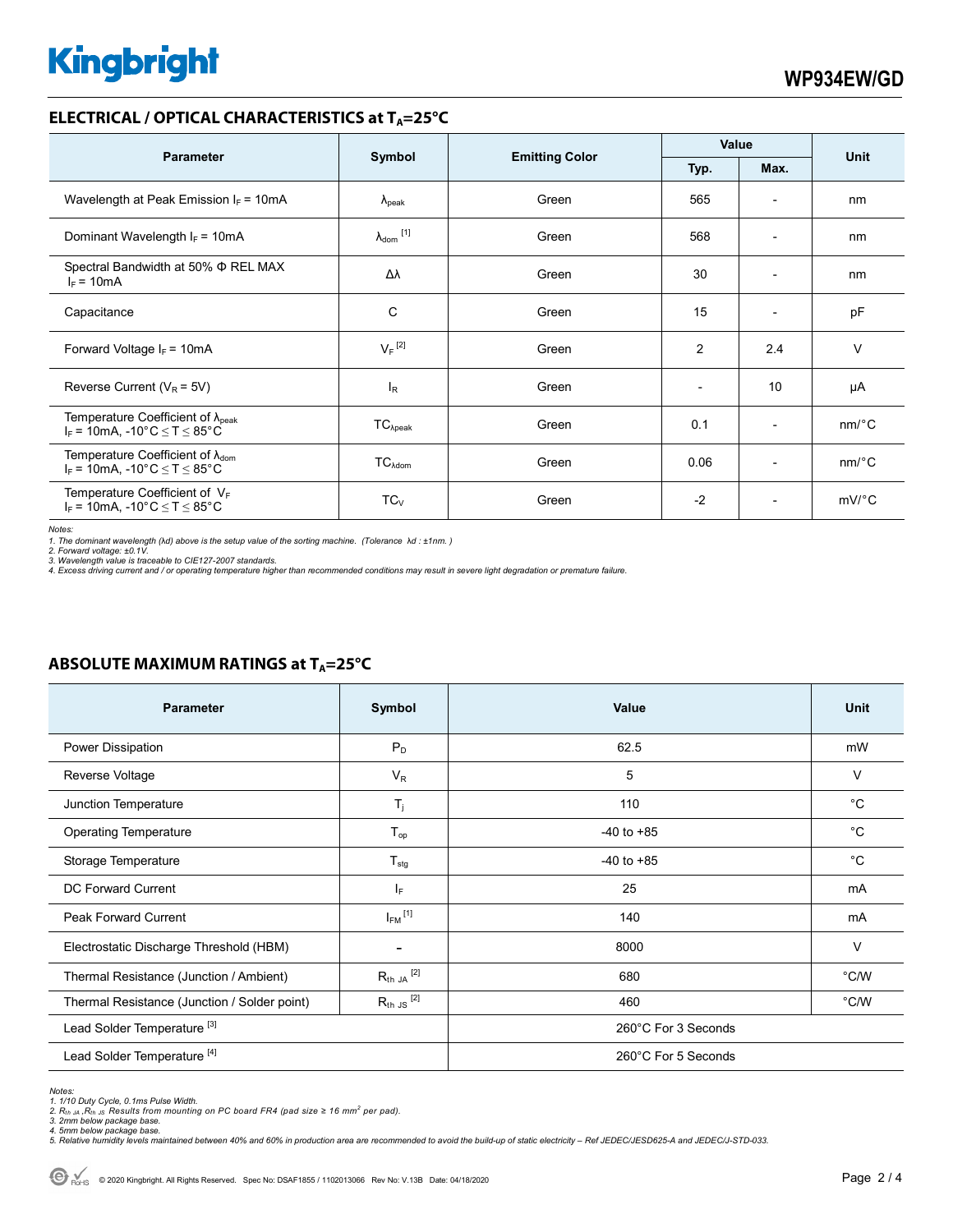# **Kingbright**

#### **TECHNICAL DATA**





**GREEN** 



Forward voltage (V)



**Forward Current Derating Curve Luminous Intensity vs.** 

**Ambient Temperature**





#### **RECOMMENDED WAVE SOLDERING PROFILE**



#### *Notes:*

- *1. Recommend pre-heat temperature of 105°C or less (as measured with a thermocouple attached to the LED pins) prior to immersion in the solder wave with a maximum solder bath*
- *temperature of 260°C 2. Peak wave soldering temperature between 245°C ~ 255°C for 3 sec (5 sec max).*
- 
- 3. Do not apply stress to the epoxy resin while the temperature is above 85°C.<br>4. Fixtures should not incur stress on the component when mounting and during soldering process.<br>5. SAC 305 solder alloy is recommended.
- 
- *6. No more than one wave soldering pass.*